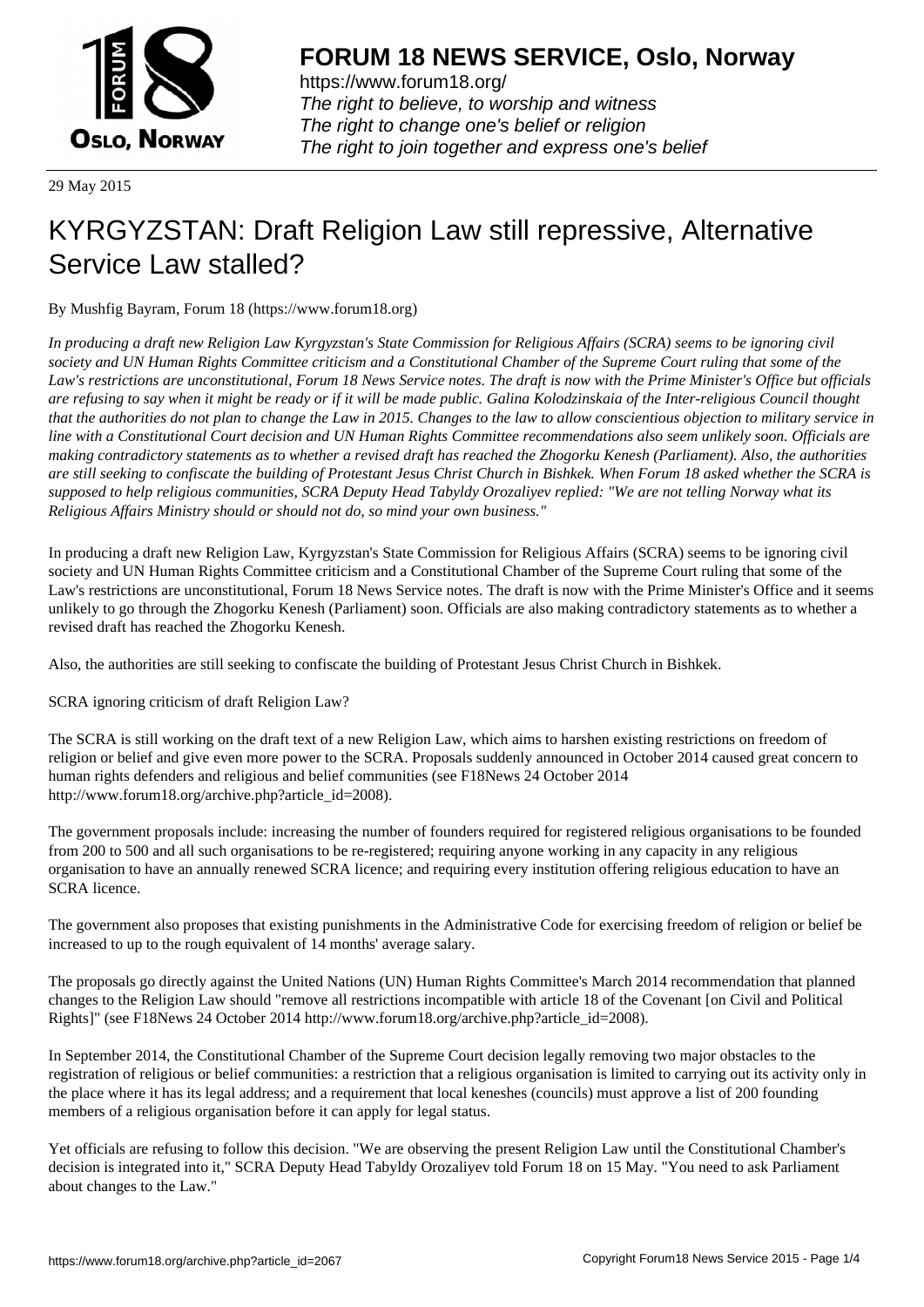decisions as they become part of the law immediately after they are passed." Asked what he thinks of local officials and the SCRA ignoring this, Judge Kasymaliyev replied, "I cannot evaluate the actions of those officials. But it seems to me that they do not know Kyrgyzstan's laws and must study them." (see F18News 22 May 2015 http://www.forum18.org/archive.php?article\_id=2064).

Two Jehovah's Witnesses, Nadezhda Sergienko and Oksana Koryakina, have been under house arrest and facing prosecution since March 2013 in what their co-believers think is a reprisal for a Jehovah's Witness community applying for registration (see F18News 22 May 2015 http://www.forum18.org/archive.php?article\_id=2064).

The SCRA website had a comparative table of the current Law and proposed changes until mid-January 2015, when it was "taken down from it after receiving too many negative comments from the religious Communities and human rights organisations", Galina Kolodzinskaia of the Inter-religious Council told Forum 18 on 21 May. She also noted that "in the column where the current Religion Law was, the parts determined to be unconstitutional by the Constitutional Chamber were removed".

The SCRA's website today (29 May) has the text of the Religion Law before the Constitutional Chamber's changes. The website also has a statement from 2 March stating that, having taken into consideration comments received, the draft Religion Law was sent to a Defence Council working group for what it describes as "improvement". This working group, which includes SCRA Head Orozbek Moldaliyev, was tasked by Almazbek Atambayev in a February 2014 Defence Council meeting with preparing changes to laws affecting freedom of religion or belief (see Forum 18's Kyrgyzstan religious freedom survey http://www.forum18.org/archive.php?article\_id=2013).

The Education Committee of the Zhogorku Kenesh (Parliament) will be responsible for the Religion Law when it is sent to the Zhogorku Kenesh. A Committee staff member, Shamir Duysenbayev, told Forum 18 on 29 May that no draft has reached the Zhogorku Kenesh yet and that it is now with the Prime Minister's Office. The Committee has asked for the text to be sent to them soon. The Chair of the Committee is Kanybek Osmonaliev, who is a former head of the State Agency for Religious Affairs (the SCRA's predecessor) under the discredited regime of ex-President Kurmanbek Bakiev.

No-one at the Prime Minister's Office was available to talk about the draft Law on 29 May.

Asked when the draft of changes to the Religion Law for the Zhogorku Kenesh will be completed, and whether criticism from religious or belief communities, human rights defenders and the UN Human Rights Committee will affect the draft, both SCRA Head Moldaliyev and Deputy Head Orozaliyev replied on 27 May: "I cannot talk to Forum 18. That can only be done through the Foreign Ministry" - even though they have both previously talked to Forum 18.

It is also unclear whether the new draft will be made available for public comment, and if so when that will be.

"Perhaps the law is not ready, and that's why they [the SCRA] did not want to talk," Kamilla (who refused to give her last name) of the General Section of the Foreign Ministry told Forum 18 on 27 May. She refused to answer further questions and asked that they be put in writing.

Kolodzinskaia of the Inter-religious Council thought that the authorities do not plan to change the Religion Law in 2015, and that if there are any changes they will occur after the autumn 2015 Zhogorku Kenesh elections. She noted that the authorities are at present primarily interested in harmonising Kyrgyzstan's laws with those of other Eurasian Economic Union states, Armenia, Belarus, Kazakhstan and Russia. Kyrgyzstan joined the Union on 8 May.

Constitutional Chamber also ignored on conscientious objection

No Central Asian state apart from Kyrgyzstan allows conscientious objection to compulsory military service. But this right is restricted to young men who are "members of registered religious organisations whose beliefs do not allow the use of weapons or service in the Armed Forces".

Article 32 of the current Law on General Obligations of Citizens, on Military and Alternative Service imposes a financial penalty (described as "alternative service") on young men who do not perform the one-year military service between the ages of 18 and 27 without a valid exemption (such as family or medical circumstances or membership of a registered religious community which opposes military service) (see Forum 18's Kyrgyzstan religious freedom survey http://www.forum18.org/archive.php?article\_id=2013).

In November 2013 the Supreme Court's Constitutional Chamber declared unconstitutional three provisions of the current Law on General Obligations of Citizens, on Military and Alternative Service, effectively annulling them: that the "alternative service" fee goes to the military; that conscientious objectors during this period are under military supervision; and that when completed individuals are assigned to the military reserve. It said these deficiencies of the Law needed to be remedied. Following this decision, 13 Jehovah's Witness conscientious objectors had their criminal convictions and fines overturned (see F18News 25 February 2014 http://www.forum18.org/archive.php?article\_id=1931).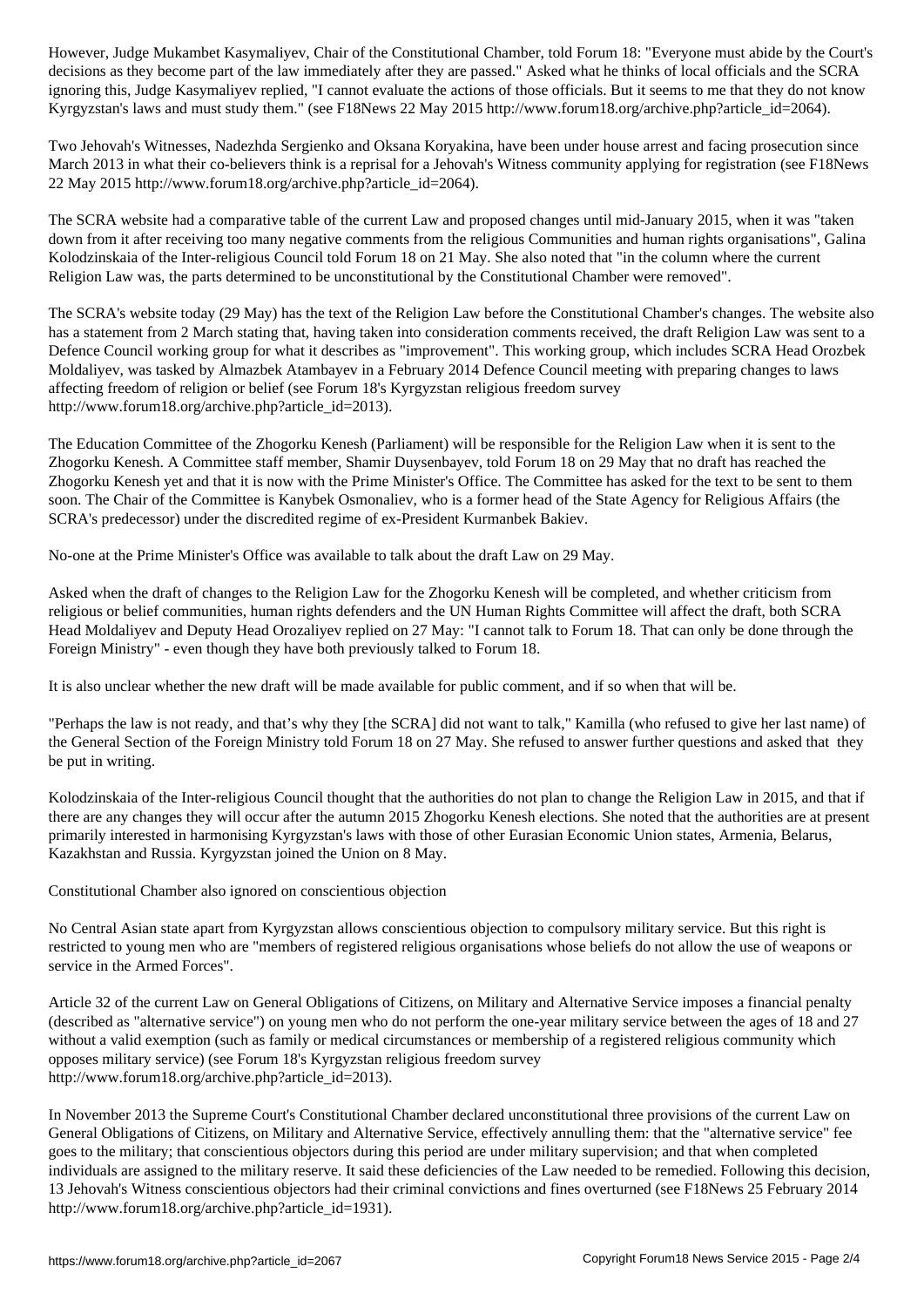The UN Human Rights Committee in its 25 March Concluding Observations repeated its concerns going back to 2000 over Kyrgyzstan's "limiting conscientious objection to military service only to members of registered religious organizations whose teaching prohibits the use of arms and stipulating a shorter period of military and alternative service for persons with higher education".

In its 2014 concluding observations the Human Rights Committee noted Kyrgyzstan's intentions to amend the Law on General Obligations of Citizens, on Military and Alternative Service. It again insisted that Kyrgyzstan "should ensure" that any amendments "provide for conscientious objections in a manner consistent with articles 18 and 26 of the Covenant [ICCPR], bearing in mind that article 18 also protects freedom of conscience of non-believers, and stipulating periods of military and alternative service on a non-discriminatory basis" (see F18News 25 February 2014 http://www.forum18.org/archive.php?article\_id=1931).

Proposed 2014 changes to the Law would have transferred the recipient of the "alternative service" payment from the Defence Ministry to "the state body which handles social issues". Although the draft amendments were assigned to the Zhogorku Kenesh Defence Committee for consideration, they were also sent to the Education Committee.

On 26 March 2014 the Education Committee unanimously rejected the draft, claiming it "contradicts Kyrgyzstan's Constitution and that many religious movements of the like of the Jehovah's Witnesses could use this draft law to fill up their ranks". It also claimed the draft would "lead to the destruction of Kyrgyzstan's security". The statement was signed by Committee Chair Osmonaliev (see F18News 1 April 2014 http://www.forum18.org/archive.php?article\_id=1944).

The Zhogorku Kenesh on 5 November 2014 rejected the draft changes to the Law on "Universal military obligation of Kyrgyzstan citizens, military and alternative services" proposed by the parliamentary Defence Committee. Its website indicates that the draft Law was initiated by Deputy Almazbek Baatyrbekov, Chair of the Defence Committee, but that rejection of the draft was initiated by Deputy Osmonaliev of the Education Committee.

Temir Kasimov, an Assistant to Deputy Mairamkul Tlenchiyeva who was one of four deputies who initiated the draft Law, told Forum 18 on 29 May that it was rejected by a majority in the Zhogorku Kenesh first reading. He said that "some deputies stated that it's too early to adopt such a law, and others asked why such a law is needed if neither Kazakhstan nor Uzbekistan have one".

Is draft with Zhogorku Kenesh or not?

Ernest Moldoshev, Deputy Head of the Defence Committee's secretariat claimed on 28 May 2015 that he did not know why the draft was rejected. He stated that a new draft can only be considered six months from the day deputies or the authorities put it on the Zhogorku Kenesh agenda.

Molodoshev stated that no new draft is currently on the agenda. Yet Deputy Tlenchiyeva's assistant stated that at the end of 2014 the Defence Ministry prepared a new draft. He then claimed that "the Government proposed it to the Zhogorku Kenesh, but Deputy Tilenchiyeva and ourselves are not involved in the process any longer, and do not know what the latest developments are". He referred Forum 18 to the Defence Committee.

Reached on 28 May, the secretary of Defence Committee Chair Baatyrbekov (who did not give her name) claimed she "cannot hear well" - but only after she heard and wrote down Forum 18's name and questions. She then put the phone down and subsequent calls went unanswered.

Tologonay Stamaliyeva, Zhogorku Kenesh Press Secretary, also refused to comment on anything to Forum 18 on 28 May.

No-one at the Defence Ministry was willing to talk about the draft Law on 29 May.

Authorities still trying to confiscate church building

The State Property Fund has been seeking since May 2009 to confiscate the building of the Protestant Church of Jesus Christ in Bishkek. In a long-running legal battle, including violations of due legal process, and with contradictory court decisions the Fund and the SCRA have repeatedly intervened against the Church.

Church members, and members of other Protestant churches in Bishkek, suggested to Forum 18 that the authorities' legal moves to seize the building may be motivated by their dislike of the Church's activity and its members spreading their faith, or by the possibility of selling the property – which is in a sought-after location in Bishkek. One construction company told Forum 18 it already has plans for the site, but officials have refused to comment on this (see F18News 30 October 2014 http://www.forum18.org/archive.php?article\_id=2011).

The legal struggles still continue. On 17 March 2015 the Supreme Court upheld Bishkek's Inter-District Economic Court's decision of 24 January 2014 cancelling the property rights of the Church and ordering the building to be given to the state. The panel was